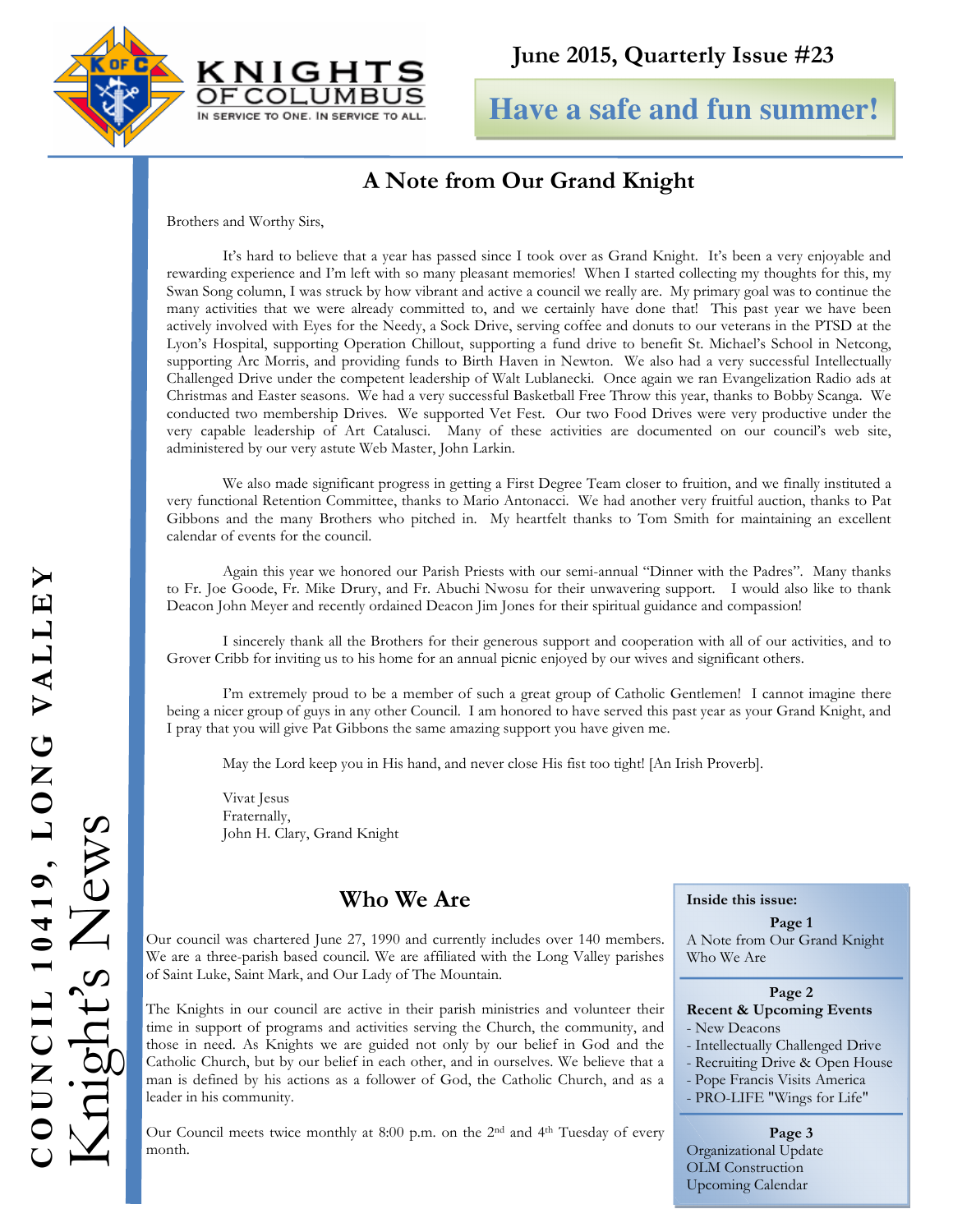#### New Deacons

After many years of study and preparation two members from our parishes completed their Ordination to become Deacons. Their Ordination took place on Friday June 5, 2015 at St. Peter the Apostle Church in Parsippany, New Jersey. Bishop Arthur J. Serratelli ordained 13 new Deacons in the Paterson Diocese, which included Jim Joes and Nick Ardito, which are assigned to our Parishes, Our Lady of the Mountain and St. Mark the Evangelist in Long Valley.

Deacon Jim Jones has been elected as our Council's Chaplain starting with the 2015-2016 Columbian year.

Our council is very proud and honored to congratulate Jim Jones and Nick Ardito in becoming Ordained Deacons in the Catholic Church. We look forward to the guidance and support both new Deacons will provide us with in the future.



(Left to right) Deacon Jim Jones, Deacon John Meyer (our council's current Chaplain) and Deacon Nick Ardito.

### Pope Francis Visits America

The World Meeting of Families and Pope Francis' visit to Philadelphia (September 22-27, 2015) is expected to attract well in excess of a million people to the City of Brotherly Love. Archbishop Chaput and the Philadelphia archdiocese need volunteers to welcome and assist the many visitors and support the scheduled events.

In a spirit of service, Knights and their family members are invited to volunteer during the course of the six days of activities. Opportunities are available for a variety of tasks and events; multilingual volunteers are requested in particular to assist with translation.

All volunteers must be 18 or older, reside in the United States and apply through the World Meeting of Families website.

A Vatican-sponsored international gathering and visit from the Holy Father are not only rare, but a blessing for the United States and the Greater Philadelphia area. Please consider the significance of this occasion and the unique opportunities it offers to participate in such important events.

Please volunteer today!

Fraternally, Andrew E. Lipenta NJ State Deputy

## Recruiting Drive & Open House

A big thank you goes out to all the brothers that volunteered their time for this Spring's Recruitment Weekend at the three parishes. Several brothers spoke at multiple masses, and we had an excellent turnout representing our council at the Open House.

All of the work resulted in 2 new brothers joining our ranks and completing their 1st Degree, and 2 more that submitted their Form 100s and will complete their degree at a later date.

Vivat Jesus!

Brother Mike Lennon Chancellor

### Intellectually Challenged Drive

I am very pleased to announce that our council raised \$2,551.26 (over \$ 100 more than last year) for the intellectually challenged during our annual fund drive held on May 15th (Friday) through May 17th (Sunday). This is a good amount considering that we were not able to solicit at some of the establishments this year. We did add the Schooley's Mountain General Store. Pete, the owner, let us solicit Saturday and Sunday, which made up for the others.

It should be noted that the following businesses/stores in Long Valley also allowed us to solicit in front of their establishments: Krauszer's Food Liquor - Dunkin Donuts - Bob's Long Valley Pizza, Deli & Bagels - Long Valley Pharmacy - Long Valley Post Office - Pezzo Pizza

The money will go to Special Olympics on the state level and Morris County Arc on the local level. We will be presenting the check to the Arc of Morris County sometime in July. I will email information when the time comes.

As always this fund drive was a great experience. We get to meet some very generous people and, for some of us, old friends that we haven't seen in a while.

I would like to thank all of the brothers who participated.

Fraternally, Brother Walt Lublanecki

## PRO-LIFE "Wings for Life"

The photographs to the right were taken on Tuesday, June 9, 2015. The occasion was the presentation to Dan Flaherty of a Pro-Life "Wings for Life" lapel pin in recognition of his hard work for Pro-Life during the past Columbian Year! The Culture of Life Program recognizes Brother Knights who have shown an exemplary dedication to life by participating in at least five Pro-Life activities during the current Columbian Year.



(Left) Dan Flaherty and(right) John Clary, our Grand Knight Dan in a lighter moment